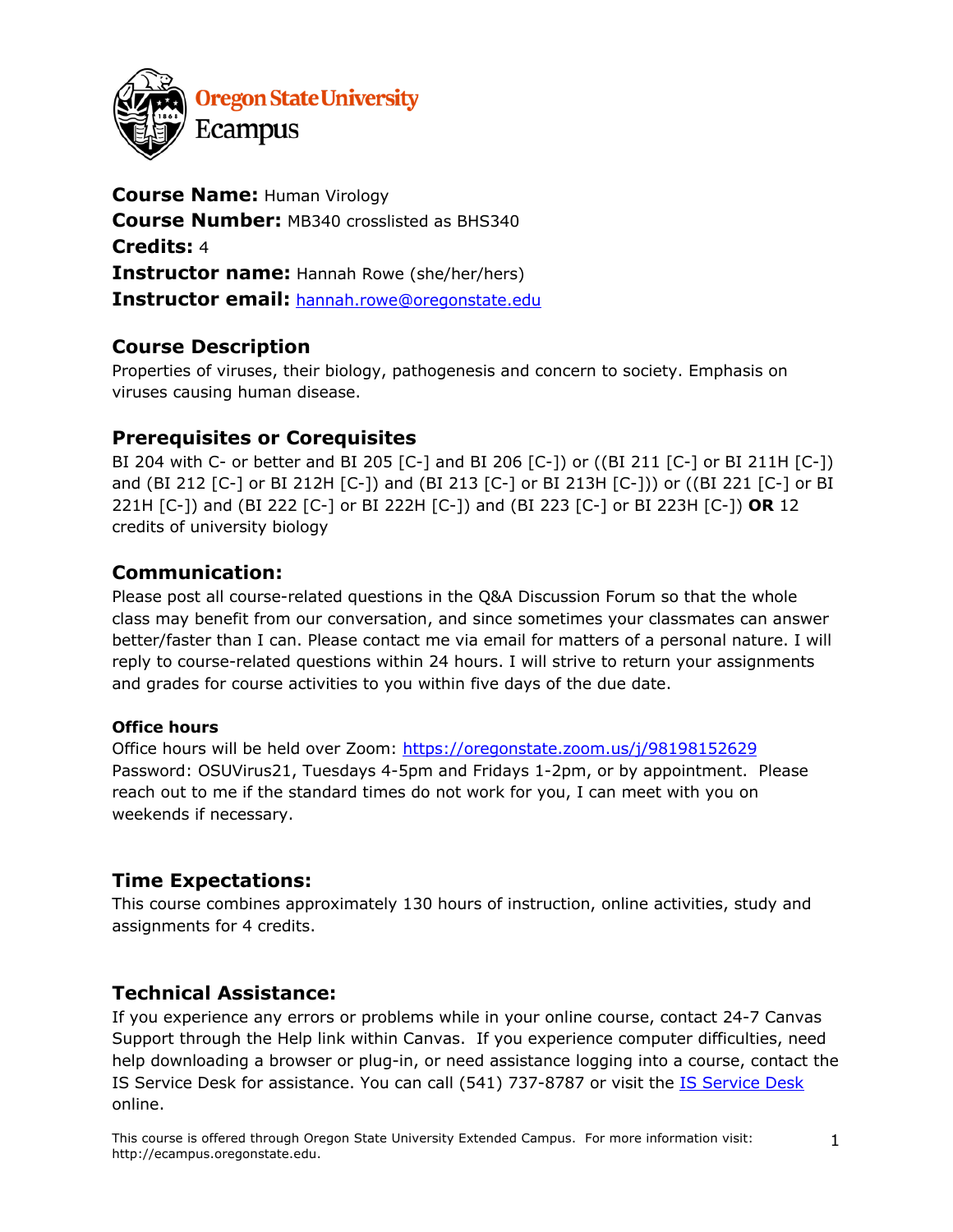## **Learning Resources:**

Required Textbook: Essential Human Virology, by Jennifer Louten, Academic Press, 2016, ISBN: 128009475, eBook ISBN: 9780128011713

**Note to prospective students**: Please check with the OSU Bookstore for up-to-date information for the term you enroll (OSU Bookstore Website or 800-595-0357). If you purchase course materials from other sources, be very careful to obtain the correct ISBN. **Library access:** a ebook copy is on reserve at the library:

https://search.library.oregonstate.edu/permalink/f/kgr9kh/CP7131984

Note that availability may be limited in the time right before exams and assignment due dates.

## **Measurable Student Learning Outcomes:**

At the completion of the course, you should be able to:

- 1. Discuss the properties of viruses using the specialized language relevant to virology.
- 2. Name key pathogenic viruses and the diseases they cause.
- 3. Explain the basic design, infection, replication strategy and disease causality of viruses.
- 4. Communicate and explain in writing key aspects of virology.
- 5. Discuss currently exciting topics and issues in the field of virology.

## **Evaluation of Student Performance:**

- Online Discussions 20 points
- Weekly Quizzes 100 points
- Assignments 400 points
- Crosswords 80 points
- Midterm Exam 200 points
- Final Exam 200 points
- **Total – 1000 points**

#### **Letter Grade**

| Grade        | <b>Percent Range</b> |
|--------------|----------------------|
| A            | 93-100%              |
| $A -$        | 90-92%               |
| B+           | 87-89%               |
| B            | 83-86%               |
| $B-$         | 80-82%               |
| $C+$         | 76-79%               |
| $\mathsf{C}$ | 70-75%               |
| $C-$         | 65-69%               |
| D+           | 60-64%               |
| D            | 55-59%               |
| I۱.          | 50-54%               |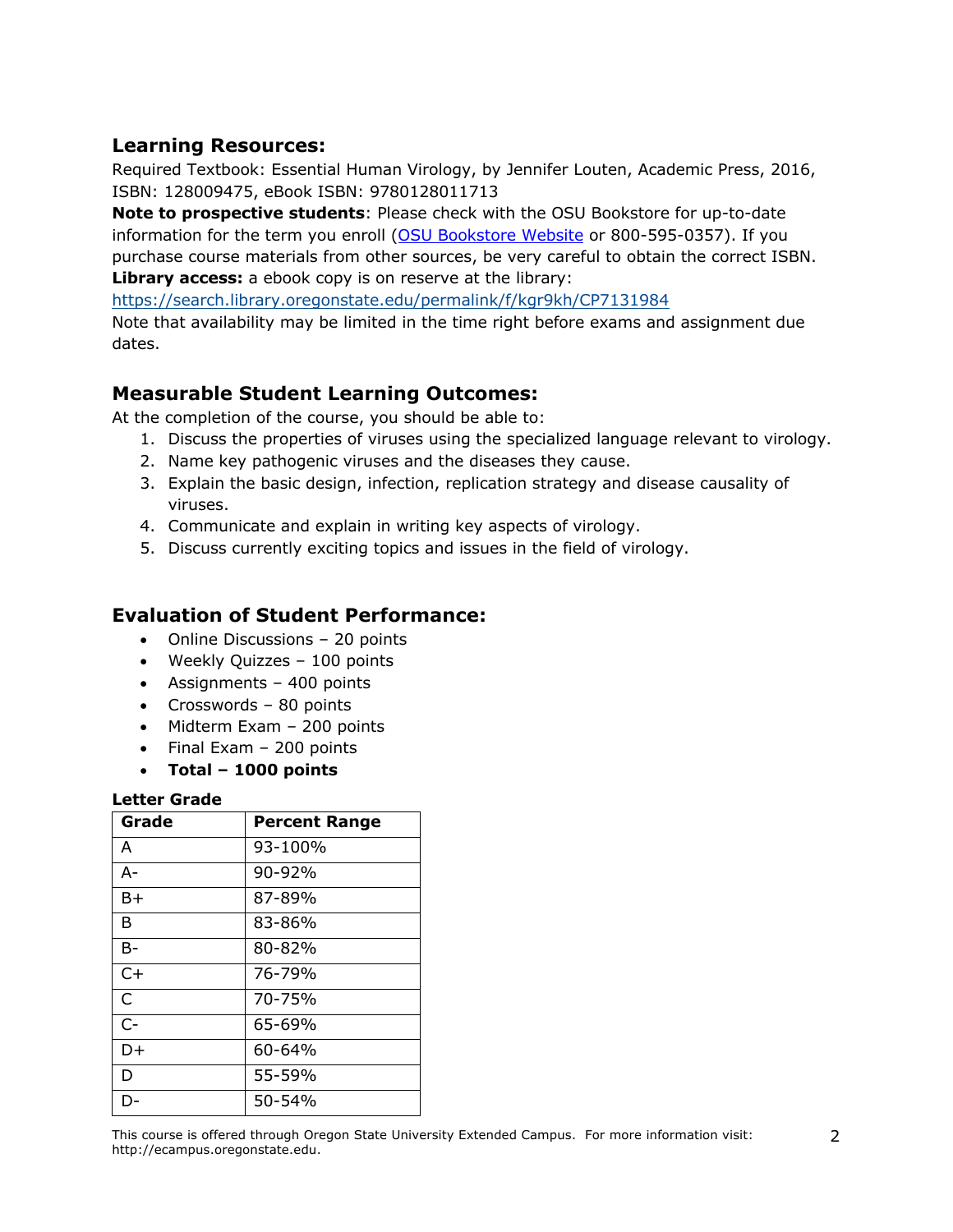| Grade | <b>Percent Range</b> |
|-------|----------------------|
|       | Less than 50%        |

## **Course Content:**

**Week 1**: Virus structure & classification; cell biology review

**Week 2**: Molecular biology review; viral molecular biology; DNA virus replication schemes **Week 3**: Replication schemes of RNA and reverse transcribing viruses; virus transmission and epidemiology

Week 4: Innate and adaptive immune responses to virus infection; detection and diagnosis of viral disease

**Week 5**: Vaccines and antiviral drugs; viruses and cancer

**Week 6**: Influenza virus and disease

**Week 7**: Human immunodeficiency virus and AIDS

**Week 8**: Viral hepatitis; poliovirus disease and eradication

**Week 9**: Herpes viruses and disease; poxviruses and smallpox eradication

**Week 10**:Emerging and re-emerging viral disease

| <b>Course Learning Outcomes</b><br>"After successful completion of<br>this course, you will be able<br>to"                                                                                                               | <b>Learning Activities</b>                                                                                          | <b>Measurement</b><br>(points available)                                      |
|--------------------------------------------------------------------------------------------------------------------------------------------------------------------------------------------------------------------------|---------------------------------------------------------------------------------------------------------------------|-------------------------------------------------------------------------------|
| <b>Week 1: Describe the variety of</b><br>genome type and structure among<br>viruses; Recall basic cell biology                                                                                                          | Chapters 1-3, pp. 1-36, video<br>lectures, study, quiz sets,<br>crosswords, assignment $#1$ ,<br>discussion         | Discussion post (2)<br>Assignment $#1(16)$<br>Crosswords (10)<br>Quizzes (10) |
| Week 2: Recall basic molecular<br>biology; describe aspects of viral<br>molecular biology; compare,<br>contrast and summarize DNA virus<br>replication strategies                                                        | Chapters 3-4, pp. 36-56 &<br>63-69, video lectures, study,<br>quiz sets, crossword,<br>assignment $#2$              | Discussion post (2)<br>Assignment #2 (50)<br>Crossword (5)<br>Quizzes (10)    |
| <b>Week 3: Compare, contrast, and</b><br>summarize RNA and reverse-<br>transcribing virus replication<br>strategies; describe and distinguish<br>different methods of virus<br>transmission and spread<br>(epidemiology) | Chapters 4-5, pp. 56-63 &<br>71-92, video lectures, study,<br>quiz sets, crosswords,<br>assignment $#3$             | Discussion post (2)<br>Assignment $#3(32)$<br>Crosswords (10)<br>Quizzes (10) |
| <b>Week 4: Describe and explain</b><br>immune responses to viruses;<br>describe and explain methods for<br>virus detection and viral disease<br>diagnosis                                                                | Chapters 6-7, pp. 93-131,<br>video lectures, study, quiz<br>sets, crosswords, assignment<br>#4 (case study, part B) | Discussion post (2)<br>Assignment #4 (32)<br>Crosswords (10)<br>Quizzes (10)  |
| <b>Week 5:</b> Describe vaccine and<br>antiviral drug treatment of viral<br>diseases; explain and describe how<br>viruses can cause cancer                                                                               | Chapters 8-9, pp. 133-170,<br>video lectures, study, quiz<br>sets, crosswords                                       | Discussion post (2)<br>Crosswords (10)<br>Quizzes (10)<br>Midterm exam (200)  |
| <b>Week 6:</b> Summarize the biology of<br>influenza virus and influenza<br>disease                                                                                                                                      | Chapter 10, pp. 171-190,<br>video lectures, study, quiz                                                             | Discussion post (2)<br>Assignment #5 (50)<br>Assignment $#6(25)$              |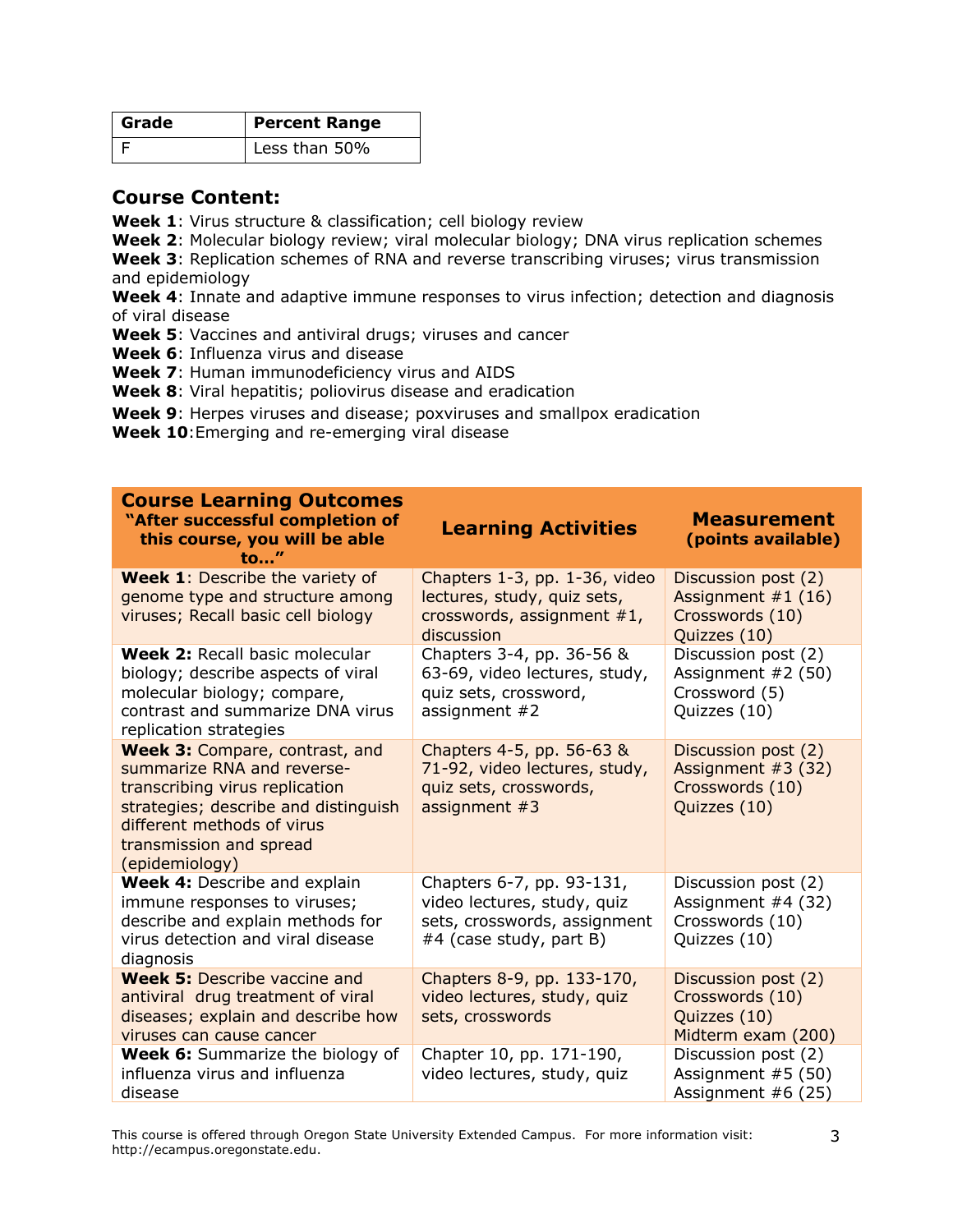|                                                                                                                                                  | sets, crossword, assignments<br>$#5$ and $#6$                                                                  | Crossword (5)<br>Quizzes (10)                                                                         |
|--------------------------------------------------------------------------------------------------------------------------------------------------|----------------------------------------------------------------------------------------------------------------|-------------------------------------------------------------------------------------------------------|
| <b>Week 7:</b> Summarize the biology of<br><b>HIV and AIDS disease</b>                                                                           | Chapter 11, pp. 193-210,<br>video lectures, study, quiz<br>sets, crossword, assignments<br>$#7$ and $#8$       | Discussion post (2)<br>Assignment #7 (50)<br>Assignment $#8(25)$<br>Crossword (5)<br>Quizzes (10)     |
| <b>Week 8:</b> Summarize the biology of<br>hepatitis and polio viruses relevant<br>to disease; describe the poliovirus<br>eradication program    | Chapters 12 & 14, pp. 213-<br>232 & 257-270, video<br>lectures, study, quiz sets,<br>crosswords, assignment #9 | Discussion post (2)<br>Assignment $#9(25)$<br>Crosswords (10)<br>Quizzes (10)                         |
| <b>Week 9: Summarize and explain</b><br>the biology of herpes and pox<br>viruses relevant to disease;<br>describe how smallpox was<br>eradicated | Chapters 13 & 15, pp. 235-<br>255 & 273-290, video<br>lectures, study, quiz sets,<br>crosswords                | Discussion post (2)<br>Crosswords (10)<br>Quizzes (10)                                                |
| Week 10: Explain how human,<br>ecological and viral factors<br>influence emergence and<br>reemergence of viral disease                           | Chapter 16, pp. 291-309,<br>video lectures, study, quiz<br>sets, crossword, assignments<br>#10 and #10         | Discussion post (2)<br>Assignment $#10(70)$<br>Assignment $#11$ (25)<br>Crossword (5)<br>Quizzes (10) |
| <b>Finals Week</b>                                                                                                                               |                                                                                                                | Final exam (200)                                                                                      |

## **Course Policies**

#### **Discussion Participation**

Students are expected to participate in all graded discussions. While there is great flexibility in online courses, this is not a self-paced course. You will need to participate in discussions on at least two different days each week. You must make meaningful, substantive comments (not just agreeing with an earlier post), and support your assertions with facts.

#### **Late Work Policy**

Late assignments will accepted up to one week late and points will be deducted up to 5% per day late.

#### **Corrections**

For quizzes and the midterm exam, up to half the missed points can be earned back if the student submits the correct answer and a 1-2 sentence description of why that answer is correct for each missed question, by email within 7 days of the grade being released to the student.

#### **Makeup Exams/Quizzes:**

Contact me as soon as you know you will miss an exam or quiz (ideally before the exam or quiz opens). I can extend the window or provide you an alternative assessment for excused absences.

#### **Incompletes**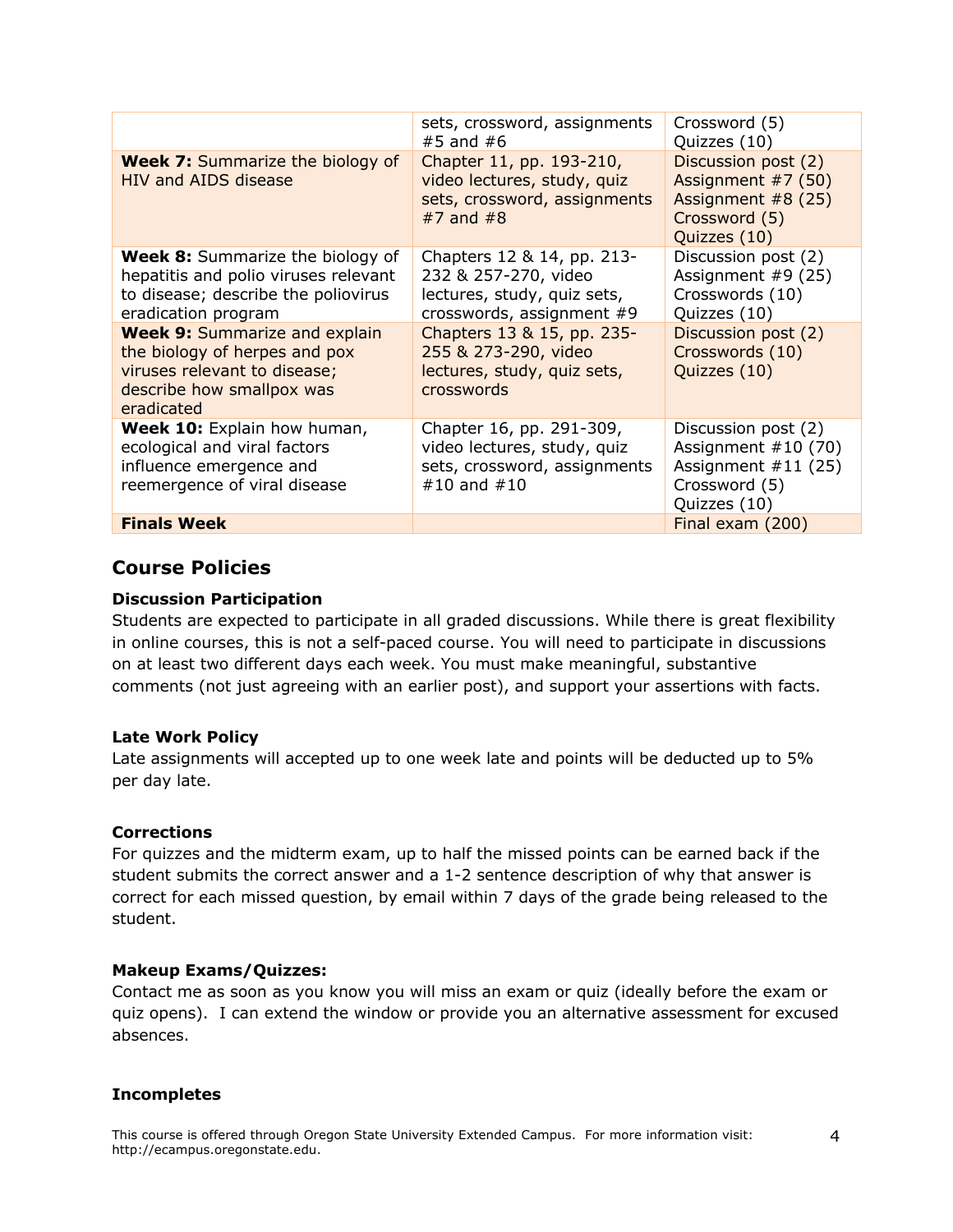Incomplete (I) grades will be granted only in emergency cases (usually only for a death in the family, major illness or injury, or birth of your child), and if the student has turned in 80% of the points possible (in other words, usually everything but the final exam). If you are having any difficulty that might prevent you completing the coursework, please don't wait until the end of the term; let me know right away.

### **Statement Regarding Religious Accommodation**

Oregon State University is required to provide reasonable accommodations for employee and student sincerely held religious beliefs. It is incumbent on the student making the request to make the faculty member aware of the request as soon as possible prior to the need for the accommodation. See the Religious Accommodation Process for Students.

### **Guidelines for a Productive and Effective Online Classroom**

(Adapted from Dr. Susan Shaw, Oregon State University)

Students are expected to conduct themselves in the course (e.g., on discussion boards, email) in compliance with the university's regulations regarding civility. Civility is an essential ingredient for academic discourse. All communications for this course should be conducted constructively, civilly, and respectfully. Differences in beliefs, opinions, and approaches are to be expected. In all you say and do for this course, be professional. Please bring any communications you believe to be in violation of this class policy to the attention of your instructor.

Active interaction with peers and your instructor is essential to success in this online course, paying particular attention to the following:

- Unless indicated otherwise, please complete the readings and view other instructional materials for each week before participating in the discussion board.
- Read your posts carefully before submitting them.
- Be respectful of others and their opinions, valuing diversity in backgrounds, abilities, and experiences.
- Challenging the ideas held by others is an integral aspect of critical thinking and the academic process. Please word your responses carefully, and recognize that others are expected to challenge your ideas. A positive atmosphere of healthy debate is encouraged.

## **Expectations for Student Conduct**

Student conduct is governed by the university's policies, as explained in the Student Conduct Code (https://beav.es/codeofconduct). Students are expected to conduct themselves in the course (e.g., on discussion boards, email postings) in compliance with the university's regulations regarding civility.

## **Academic Integrity**

Integrity is a character-driven commitment to honesty, doing what is right, and guiding others to do what is right. Oregon State University Ecampus students and faculty have a responsibility to act with integrity in all of our educational work, and that integrity enables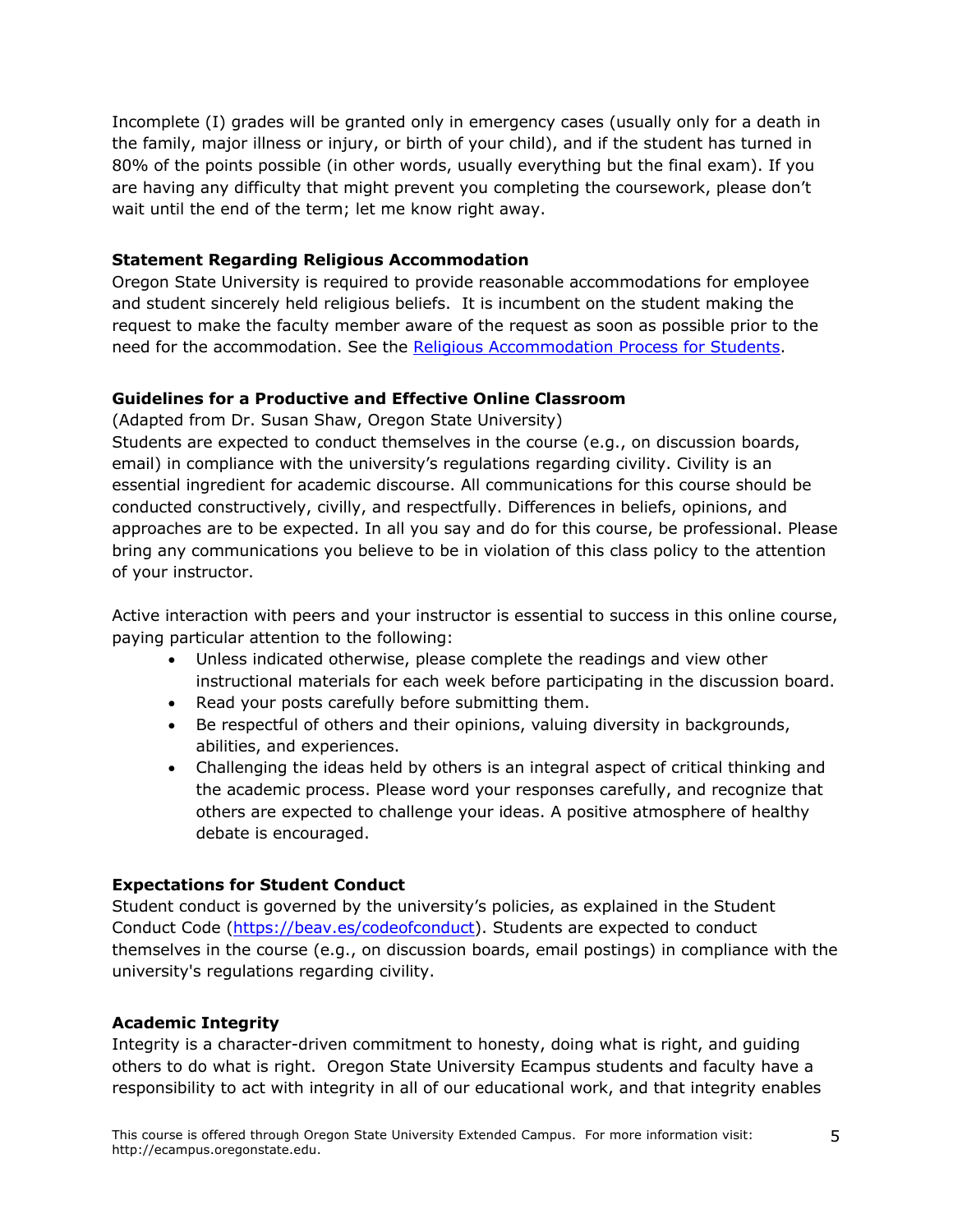this community of learners to interact in the spirit of trust, honesty, and fairness across the globe.

Academic misconduct, or violations of academic integrity, can fall into seven broad areas, including but not limited to: cheating; plagiarism; falsification; assisting; tampering; multiple submissions of work; and unauthorized recording and use.

It is important that you understand what student actions are defined as academic misconduct at Oregon State University. The OSU Libraries offer a tutorial on academic misconduct, and you can also refer to the OSU Student Code of Conduct and the Office of Student Conduct and Community Standard's website for more information. More importantly, if you are unsure if something will violate our academic integrity policy, ask your professors, GTAs, academic advisors, or academic integrity officers.

## **TurnItIn**

Your instructor may ask you to submit one or more of your writings to Turnitin, a plagiarism prevention service. Your assignment content will be checked for potential plagiarism against Internet sources, academic journal articles, and the papers of other OSU students, for common or borrowed content. Turnitin generates a report that highlights any potentially unoriginal text in your paper. The report may be submitted directly to your instructor or your instructor may elect to have you submit initial drafts through Turnitin, and you will receive the report allowing you the opportunity to make adjustments and ensure that all source material has been properly cited. Papers you submit through Turnitin for this or any class will be added to the OSU Turnitin database and may be checked against other OSU paper submissions. You will retain all rights to your written work. For further information, visit Academic Integrity for Students: Turnitin – What is it?

# **Statement Regarding Students with Disabilities**

Accommodations for students with disabilities are determined and approved by Disability Access Services (DAS). If you, as a student, believe you are eligible for accommodations but have not obtained approval, please contact DAS immediately at 541-737-4098 or at http://ds.oregonstate.edu. DAS notifies students and faculty members of approved academic accommodations and coordinates implementation of those accommodations. While not required, students and faculty members are encouraged to discuss details of the implementation of individual accommodations.

# **Accessibility of Course Materials**

All materials used in this course are accessible with the possible exception of items provided directly from the textbook publisher, such as the crossword puzzle files. If you require accommodations please contact Disability Access Services (DAS).

Additionally, Canvas, the learning management system through which this course is offered, provides a vendor statement certifying how the platform is accessible to students with disabilities.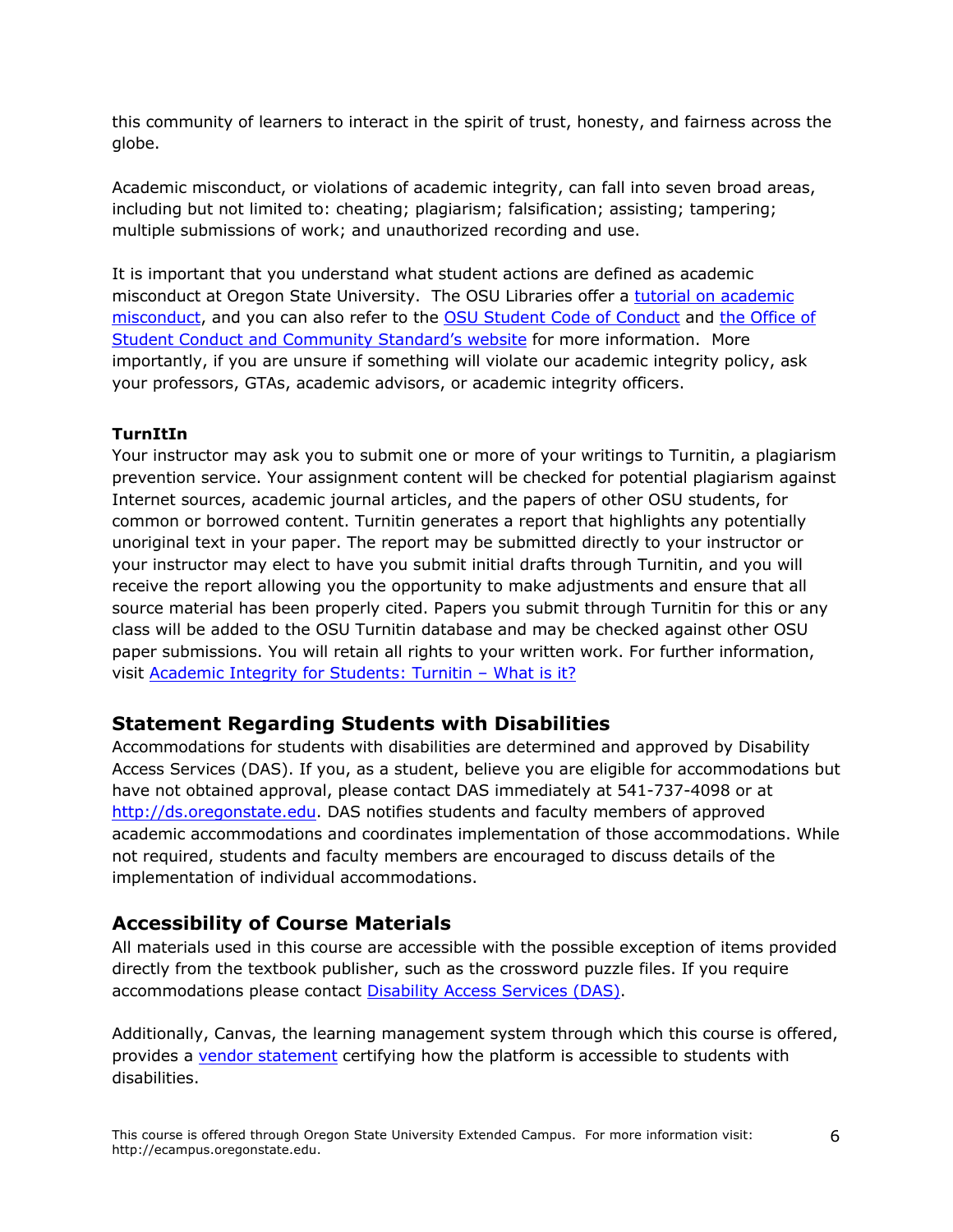## **Tutoring and Writing Assistance**

TutorMe is a leading provider of online tutoring and learner support services fully staffed by experienced, trained and monitored tutors. Access TutorMe from within your Canvas course menu.

The Oregon State Online Writing Suite is also available for students enrolled in Ecampus courses.

## **Ecampus Reach Out for Success**

University students encounter setbacks from time to time. If you encounter difficulties and need assistance, it's important to reach out. Consider discussing the situation with an instructor or academic advisor. Learn about resources that assist with wellness and academic success.

Ecampus students are always encouraged to discuss issues that impact your academic success with the **Ecampus Success Team.** Email ecampus.success@oregonstate.edu to identify strategies and resources that can support you in your educational goals.

If you feel comfortable sharing how a hardship may impact your performance in this course, please reach out to me as your instructor. I want you to succeed in this class and recognize that this COVID winter things are harder than they usually are.

## • **For mental health:**

Learn about counseling and psychological resources for Ecampus students. If you are in immediate crisis, please contact the Crisis Text Line by texting OREGON to 741- 741 or call the National Suicide Prevention Lifeline at 1-800-273-TALK (8255).

## • **For financial hardship:**

Any student whose academic performance is impacted due to financial stress or the inability to afford groceries, housing, and other necessities for any reason is urged to contact the Director of Care for support (541-737-8748).

# **Academic Calendar**

All students are subject to the registration and refund deadlines as stated in the Academic Calendar: https://registrar.oregonstate.edu/osu-academic-calendar.

# **Student Evaluation of Courses**

During Fall, Winter, and Spring term, the online Student Evaluation of Teaching system opens to students the Wednesday of week 8 and closes the Sunday before Finals Week. Students will receive notification, instructions and the link through their ONID email. They may also log into the system via Online Services. Course evaluation results are extremely important and used to help improve courses and the learning experience of future students. Responses are anonymous (unless a student chooses to "sign" their comments, agreeing to relinquish anonymity) and unavailable to instructors until after grades have been posted.